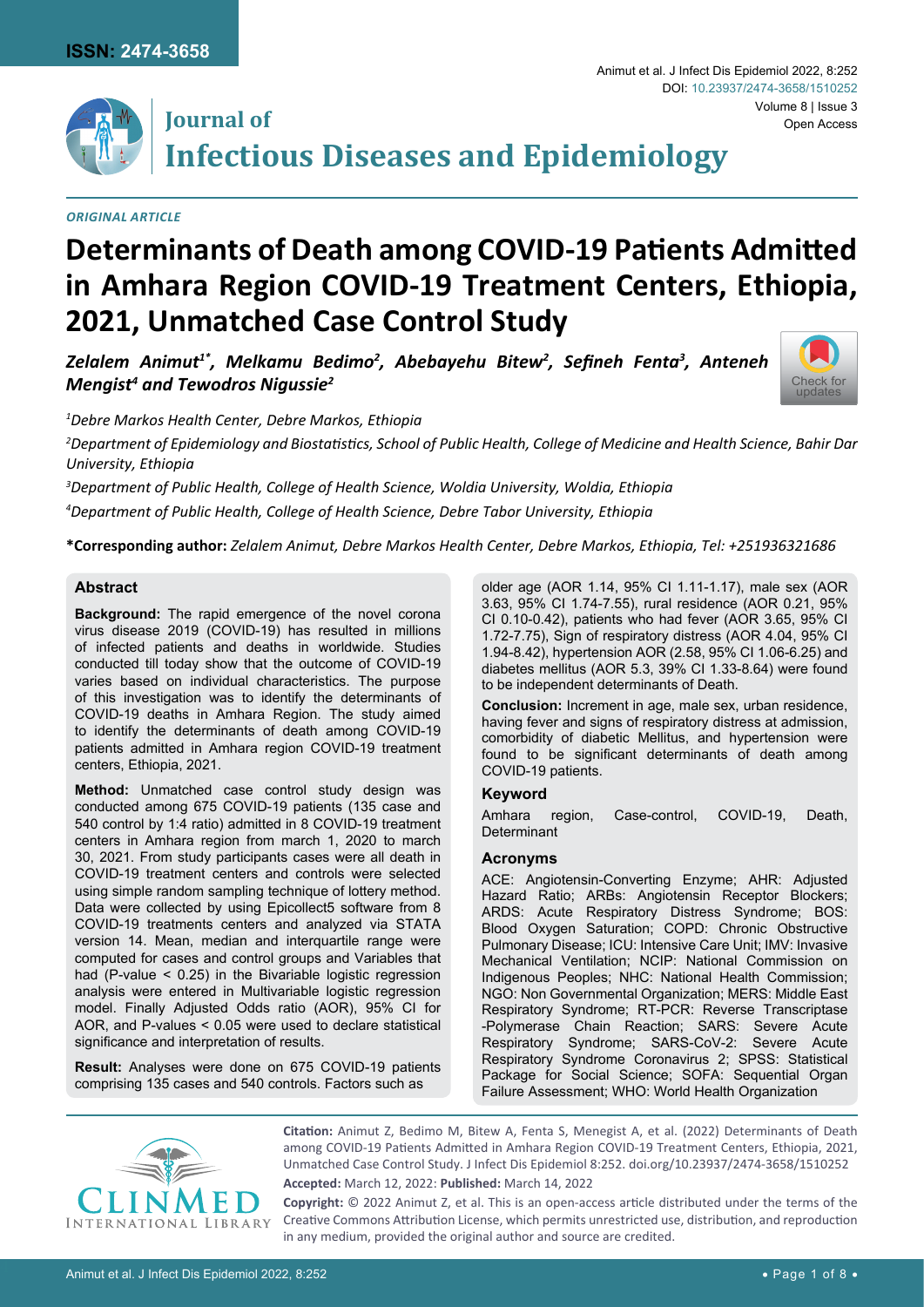## **Background**

Coronavirus illness (COVID-19) could be a worldwide catastrophe, with rapid dispersion, that has influenced passing around the world. It may be a breathing disease that can spread from person to the person causing virus in extreme cases and death. It was, to begin with, reported in China and the World Health Organization asserted the event of a widespread [[1](#page-6-0)].

COVID -19 debasements are rumored to spread through breathing large droplets, contact with body fluids, and with contaminated surfaces. The COVID-19 scourge is transmitted person to person through tainted discuss precipitation, individuals making contact with fingers or faces that contain the infection and after that touching their eyes, nose, or mouth with unclean hands [[2](#page-6-1)].

All arrive borders have since been closed as an infection control degree with several restrictions and execution of physical distancing and maskwearing measures. But the pandemic is rising due to a temperature change (summer season) and the public ignoring Ministry of Health's rules for controlling the COVID-19 pandemic. Even though such measures wear taken in Ethiopia, death the record becomes rise (274,480 cases with 4,257 deaths) since the epidemic began, according to Ethiopia's Ministry of Health June 16, 2021). In addition, Amhara region there are 11,791 positive cases from 290,889 testes and 293 deaths of covid-19 [[3](#page-7-0)].

Internationally, healthcare services delivery is being compromised due to the surge in the number of infected patients during this COVID-19 pandemic. Overwhelming the health-care the system will lead to an unexpected rise in morbidity and mortality of various treatable conditions.

Therefore, it is critical to risk stratify COVID-19 patients based on their predicted outcomes and guide appropriate management and disposition accordingly. The clinical manifestation of COVID-19 is broad and ranges from asymptomatic and mild upper respiratory tract symptoms to severe illnesses with multi-organ failure and death [[4](#page-7-1)].

Furthermore, it is challenging to predict the clinical course or determine patients at risk of deterioration. Previous reports showed that old age and male gender are risk factors for disease severity and mortality other medical comorbidities are associated with poor prognoses such as cardiovascular disease, diabetes mellitus, chronic respiratory disease, and hypertension [\[5](#page-7-2)-[7](#page-7-3)].

Even though Ethiopia is among the top four leading African countries with the COVID-19 case, there is only one study conducted on the determinants of death among patients in Millennium COVID-19 Care Center in Ethiopia and it is the only case-control study conducted in Ethiopia on determinants of death among

COVID-19 patients [\[8\]](#page-7-4), they recommended conducting further research that investigates the determinants of death among COVID-19 patients in a broader social context and larger sample size. This research will try to fill this gap by broadening the study area, relatively increasing the sample size and adding some variables in socio-demographic characteristics like marital status, residence, occupation, and admission symptoms characteristics.

## **Methods**

The state of Amhara consists of 10 administrative zones, one special zone, 105 wored as, and 78 urban centers. In the Amhara region, there are 15 COVID-19 test sites and 8 treatment sites which are Gonder University, Tibebe Ghion hospital, Debre Birhan-Tebasi health center, Borumed a hospital, Debre Markos University, Injibara University, Kobo hospital, and Dessie hospital COVID-19 treatment center. Institution-based unmatched case-control study design was employed from all laboratory-confirmed COVID-19 cases located in COVID-19 treatment centers in Amhara Region from March 1, 2020, to March 30, 2021. The information available in the eligible patients' medical records was observed and then recorded using the epicollect5 data extraction tool prepared by adapting from different studies which consist of socio-demographic factors, comorbidity factors, admission signs, and vital signs. Then, from COVID-19 patients, diagnosed between from March 1, 2020, to March 30, 2021, using simple random sampling technique by lottery method select controls from medical records and then reviewed baseline records and death certificate supplemented was identified from medical records by their medical record number. Then, the records of the study participants were selected according to the eligibility criteria.

#### **Data processing and analysis**

After the data collection, Data were first checked for completeness then the data were downloaded from epicollect5 and exported to STATA™ 14.1 for analysis. The data were checked Based on the nature of variables frequency distribution, summary statistics such as mean, median, and IQR were computed for cases and control groups.

Extent of multicollinearity between independent variables was measured using variance inflation factor (VIF) for contentious data and for a categorical variable using correlation coefficient. Regression model assumptions were checked using a test like the Hosmer & Leme show goodness of fit test to identify and exclude variables that cause poor fit in the model. The bivariable logistic regression model was fitted for each explanatory variable. Accordingly, those variables having a p-value less than 0.25 [[9](#page-7-5)] in the bivariable analysis were taken as candidates for the multivariable logistic regression model. In a multivariable logistic regression AOR with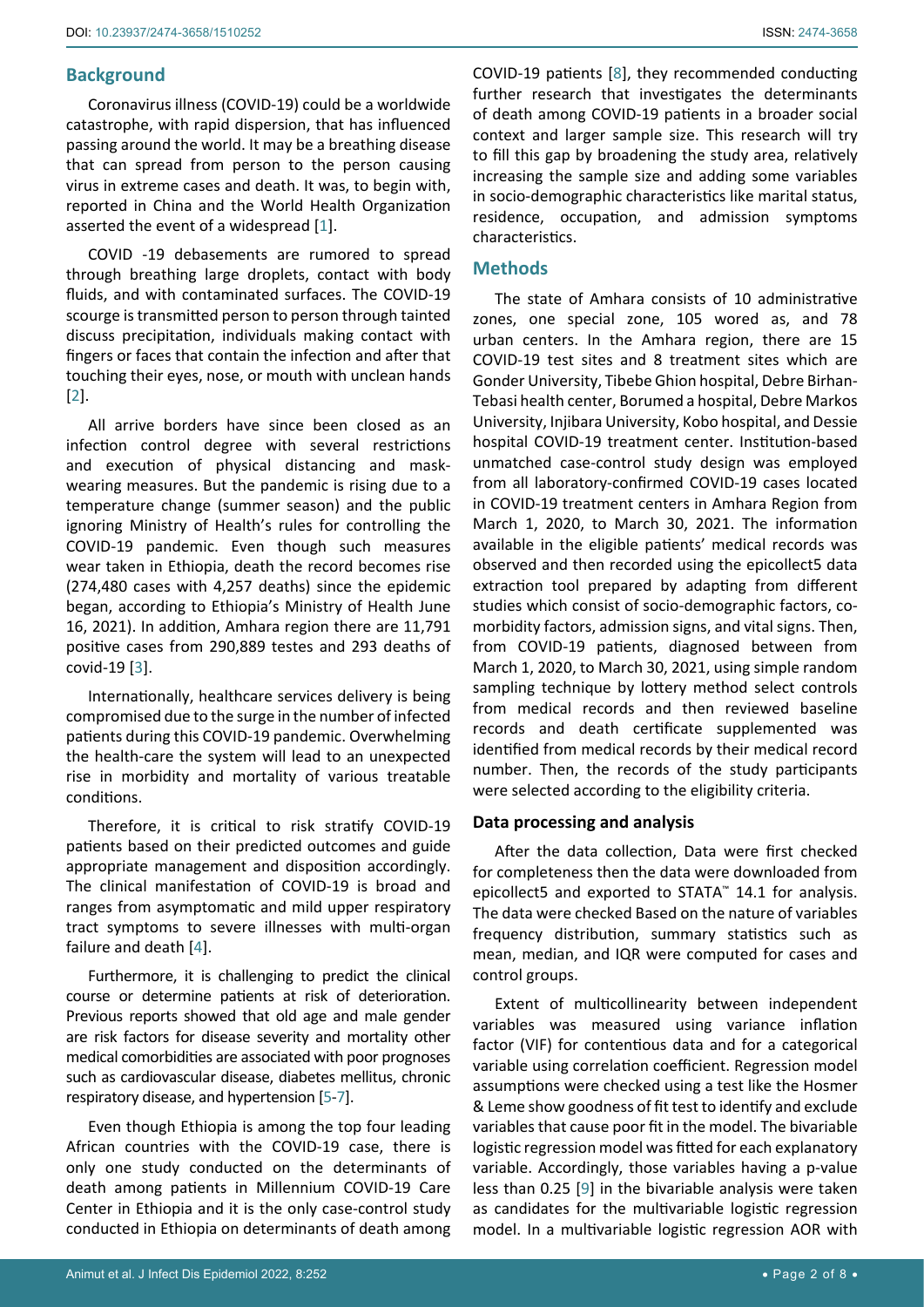**Table 1:** Socio-demographic characteristics of COVID-19 patients in Amhara region COVID-19 treatment centers (n = 675) in Ethiopia, 2021.

| <b>Variable</b><br><b>Control Number (%)</b> |            | Case Number (%) | Total Number (%) |  |
|----------------------------------------------|------------|-----------------|------------------|--|
| <b>Sex</b>                                   |            |                 |                  |  |
| Male                                         | 290 (53.7) |                 | 389 (57.6)       |  |
| Female                                       | 250 (46.3) | 36 (26.7)       | 286 (42.4)       |  |
| Occupation                                   |            |                 |                  |  |
| Employed                                     | 346 (64.1) | 93 (68.9)       | 439 (65.1)       |  |
| Un Employed                                  | 194 (35.9) | 42 (37.1)       | 236 (34.9)       |  |
| <b>Marital status</b>                        |            |                 |                  |  |
| Married                                      | 361 (66.9) | 89 (65.9)       | 450 (66.7)       |  |
| Not married                                  | 179 (32.6) | 46 (34.1)       | 225 (33.3)       |  |
| <b>Residence</b>                             |            |                 |                  |  |
| Urban                                        | 307 (56.9) |                 | 411 (60.9)       |  |
| Rural                                        | 233(43.1)  | 31(22.9)        | 264 (39.1)       |  |

P-value, less than 0.05 with a 95% confidence interval was considered as a statistically significant association. Finally, the result of the study will be presented using text, tables, and graphs.

#### **Patient and public involvement**

There was no direct interaction with patients in this study and no direct patient involvement in the design or conduct of this study.

#### **Source of population**

All COVID-19 positive patients who were admitted in Amhara region COVID-19 treatment centers.

#### **Study population**

Medical records of COVID-19 positive patients in Amhara region COVID-19 treatment centers who were diagnosed and admitted during the defined period.

#### **Inclusion and exclusive criteria**

#### **Inclusive criteria:**

**Case:** All COVID-19 positive patients admitted in Amhara region COVID-19 treatment center during the defined period whose treatment outcome was death.

**Control:** All COVID-19 positive patients admitted in Amhara region COVID-19 treatment center during the defined period and who recovered from the disease and was discharged alive (who did not die).

**Exclusion criteria:** COVID-19 patients who were on treatment and follow at the Center during the observation period. COVID-19 patients whose outcome status is unknown due to transfer to other hospitals or any other reason that resulted in the discharge of the patient before the observation of the outcome.

## **Sample size determination and sampling procedure**

From All COVID-19 treatment centers, there are 135

dead patents since the Center started admission on March 1, 2020, up to March 30, 2021, and then with a 1:4 ratio of a case to control (135 cases (deaths) and 540 controls (recovered)) a total of 675 patients were included in the study. To select controls, a simple random sampling method was employed to recruit these study participants from all medical records of a confirmed diagnosis of COVID-19 patients registered from March 1, 2020, to March 30, 2021, were assessed.

#### **Ethical approval**

Ethical clearance was obtained from the Institutional Review Boards (IRB) of Bahir Dar University, College of Medicine and Health Sciences with protocol number 087/2021. The chief executive officer at Hospitals offered permission to conduct the study. Confidentiality was maintained by omitting the personal identifier of the participant during the data collection procedure and information was used only for research purposes.

#### **Result**

#### **Socio-demographic characteristics**

Median age of the patients is 42-years-old with an IQR of  $56 - 33 = 23$ . Almost two-thirds (57.6 %) of the patients were male. More than one-third (34.9%) of patients were unemployed. Regarding marital status and residence 450 (66.7%) patients were married and 411 (60.9%) were urban residents (Table 1).

#### **Clinical sign and symptoms characteristics**

Almost all 634 (93.9%) of the patients had a history of admission signs and symptoms. The majority had a headache (77%) and followed by cough (68.7%), (Table 2).

#### **Pre-existing comorbidity characteristics**

Regarding comorbidity characteristics, 201 (29.8%) of the patients had a history of one or more pre-existing co-morbid illness. When we compare case and control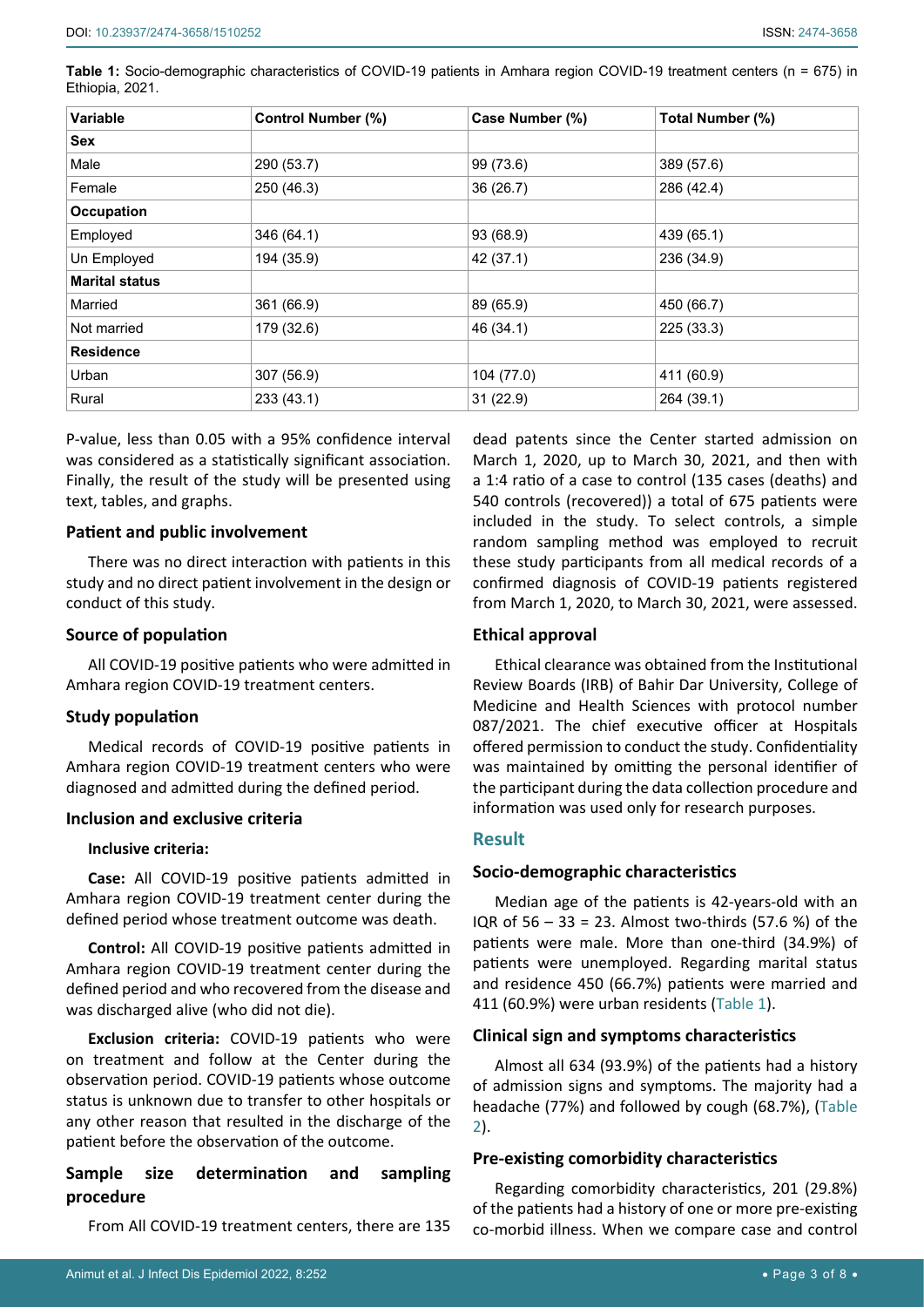**Table 2:** Symptom of COVID-19 patients at admission time in Amhara region COVID-19 treatment centers (n = 675) in Ethiopia, 2021.

| <b>Variables</b>             | Control Number (%) | Case Number (%) | Total Number (%) |
|------------------------------|--------------------|-----------------|------------------|
| Headache                     |                    |                 |                  |
| No                           | 120 (22.2)         | 35 (25.9)       | 155 (22.9)       |
| Yes                          | 420 (77.8)         | 100 (74.1)      | 520 (77.1)       |
| Vomiting                     |                    |                 |                  |
| No                           | 479 (88.1)         | 117 (86.7)      | 593 (87.8)       |
| Yes                          | 64 (21.9)          | 18 (13.3)       | 82 (12.2)        |
| Coma                         |                    |                 |                  |
| No                           | 523 (96.8)         | 128 (94.8)      | 651 (96.4)       |
| Yes                          | 17(3.2)            | 7(5.2)          | 24 (3.56)        |
| Diarrhea                     |                    |                 |                  |
| No                           | 468 (86.7)         | 112 (82.9)      | 580 (85.9)       |
| Yes                          | 72 (23.3)          | 23(17.1)        | 95 (14.1)        |
| Fever                        |                    |                 |                  |
| No                           | 255 (43.2)         | 31 (22.9)       | 286 (42.4)       |
| Yes                          | 285 (52.8)         | 104 (77.0)      | 389 (57.6)       |
| Chest pain                   |                    |                 |                  |
| No                           | 236 (43.7)         | 57 (42.2)       | 293 (31.2)       |
| Yes                          | 304 (56.3)         | 78 (57.8)       | 382 (68.8)       |
| Cough                        |                    |                 |                  |
| No                           | 184 (34.1)         | 27 (20.0)       | 211 (31.3)       |
| Yes                          | 356 (65.9)         | 108 (80.0)      | 464 (68.7)       |
| Throat pain                  |                    |                 |                  |
| No                           | 425 (78.7)         | 97 (71.9)       | 522 (77.3)       |
| Yes                          | 115 (21.3)         | 38 (28.1)       | 153 (22.7)       |
| Runny nose                   |                    |                 |                  |
| No                           | 480 (88.9)         | 116 (85.9)      | 596 (88.3)       |
| Yes                          | 60 (21.1)          | 19 (14.1)       | 79 (11.7)        |
| Sign of respiratory distress |                    |                 |                  |
| No                           | 461 (85.4)         | 59 (43.7)       | 520 (77.1)       |
| Yes                          | 79 (24.6)          | 76 (56.3)       | 155 (22.9)       |

**Table 3:** Pre-existing co-morbid illness of COVID-19 patients in Amhara region COVID-19 treatment centers (n = 675) in Ethiopia, 2021.

| <b>Pre-existing Co-morbidity</b> |                           |                     |                  |  |  |
|----------------------------------|---------------------------|---------------------|------------------|--|--|
| <b>Variable</b>                  | <b>Control Number (%)</b> | Case Number (%)     | Total Number (%) |  |  |
| Hypertension                     |                           |                     |                  |  |  |
| No                               | 507 (93.9)                | 101 (74.8)          | 608 (90.1)       |  |  |
| Yes                              | 33(6.1)                   | 34(25.2)            | 67(9.9)          |  |  |
| Diabetes mellitus                |                           |                     |                  |  |  |
| No                               | 508 (94.1)                | 97(71.8)            | 605 (89.6)       |  |  |
| Yes                              | 32(5.9)                   | 38 (28.2)           | 70 (10.4)        |  |  |
| Asthma                           |                           |                     |                  |  |  |
| No                               | 520 (96.3)                | 120 (88.9)          | 640 (94.8)       |  |  |
| Yes                              | 20(3.7)                   | 35(5.2)<br>15(11.1) |                  |  |  |
| <b>HIV</b>                       |                           |                     |                  |  |  |
| No                               | 507 (93.9)                | 118 (87.4)          | 625 (92.6)       |  |  |
| Yes                              | 33(6.1)                   | 17(12.6)            | 50(7.4)          |  |  |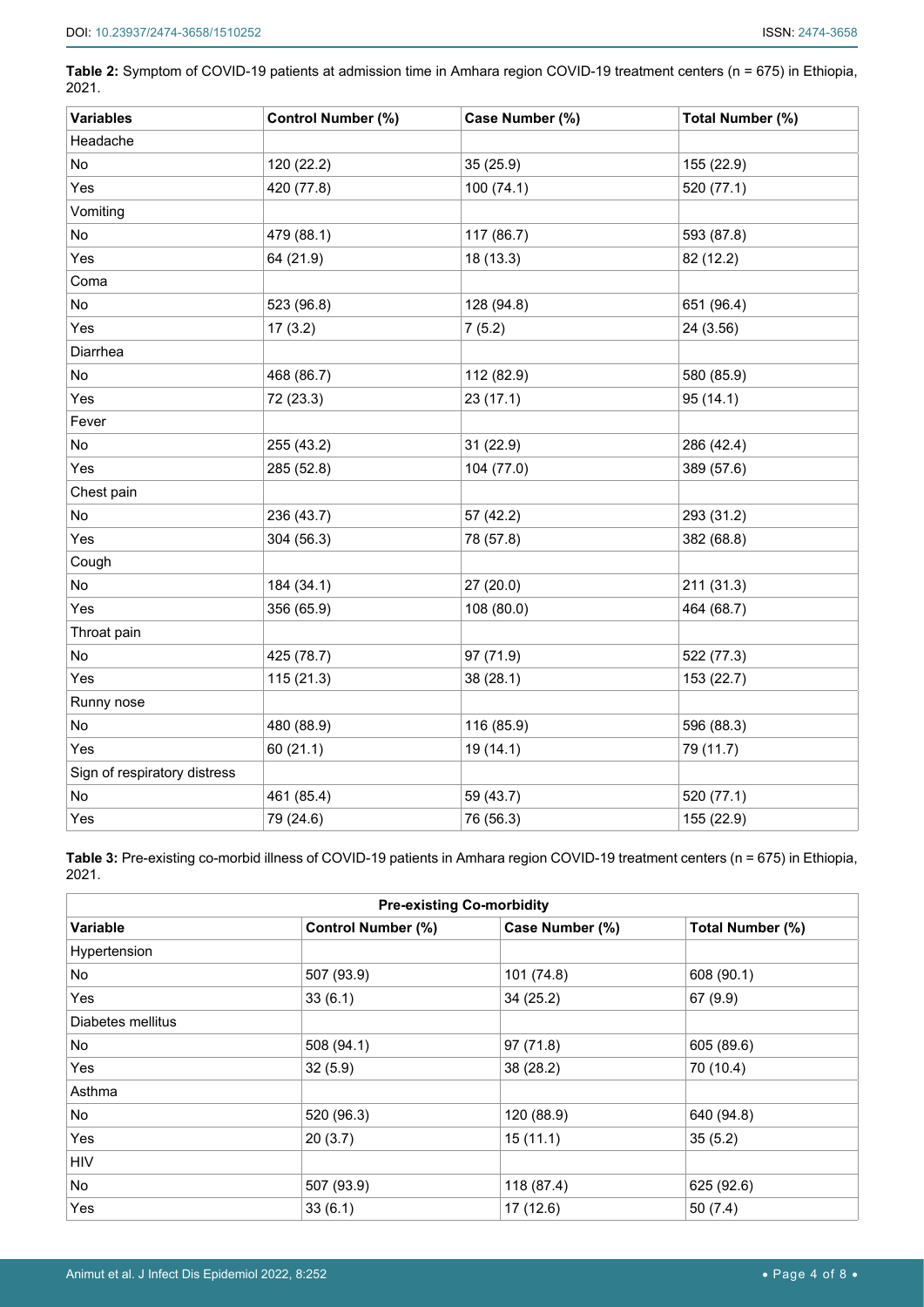| Tuberculosis |            |            |            |
|--------------|------------|------------|------------|
| No           | 540 (100)  | 126 (93.3) | 666 (98.7) |
| Yes          | 0          | 9(6.7)     | 9(1.3)     |
| Pregnancy    |            |            |            |
| No           | 540 (100)  | 135 (100)  | 675 (100)  |
| Yes          | 0          | 0          | 0          |
| Other        |            |            |            |
| No           | 505 (93.5) | 135 (100)  | 640 (99.7) |
| Yes          | 35(6.5)    | 0          | 35(0.3)    |

**Table 4:** The independent t-test of Baseline vital sign between control (alive) Vs. case (dead) group among COVID-19 patients in Amhara region COVID-19 treatment centers (n = 675) in Ethiopia, 2021.

| S.No             | Vital sign at presentation | Control | Case   | <b>Total</b> | P value               |
|------------------|----------------------------|---------|--------|--------------|-----------------------|
|                  |                            | (Mean)  | (Mean) | (Mean)       |                       |
| 1.               | Temperature (°C)           | 36.20   | 37.14  | 36.39        | $0.0002^*$            |
| 2.               | Heart rate (Beats/min)     | 91.46   | 99.20  | 93.02        | $0.0003^*$            |
| 3.               | Respiratory rate (RR/min)  | 22.46   | 33.48  | 24.67        | $0.0001$ <sup>*</sup> |
| $\overline{4}$ . | SBP (mmHg)                 | 117.83  | 114.44 | 117.15       | 0.1261                |
| 5.               | DBP (mmHg)                 | 79.52   | 81.78  | 79.98        | 0.0651                |
| 6.               | Spo2(%)                    | 91.63   | 82.53  | 89.81        | $0.0001$ <sup>*</sup> |

28% of Diabetic patents are died followed by 25% hypertension patients are died (Table 3).

## **Baseline vital signs of COVID-19 patients**

The independent t-test result shows that comparing those who have discharged alive Vs. died patients who died had a significantly higher mean admission temperature (36.20 °C Vs. 37.14 °C, p-value = 0.0002), heart rate (91.46 Beats/min vs. 99.20 Beats/min, p-value = 0.0003), respiratory rate (22.46 RR min vs. 33.4 RR/ min, p-value =  $0.0001$ ) and lower mean admission SpO<sub>2</sub> (91.63% vs. 82.52%, p-value = 0.0001) (Table 4).

## **Determinants of death among COVID-19 patients**

Based on the result of the binary logistic regression analysis at a 25% level of significance; Age, sex, residence, fever, cough, a sign of respiratory distress, hypertension, diabetes mellitus, asthma and HIV were found to be a candidate for multiple Logistic Regression models. However; only age, sex, residence, fever, the sign of respiratory distress, hypertension, and diabetes mellitus were found to be significantly associated with mortality of COVID-19 patient's multiple Logistic Regression model at 5% level of significance. Accordingly, after adjusting other covariates, as the patient's age increased by one year the odds of death due to COVID-19 increased 1.14 times (AOR = 1.14, 95% CI = 1.11-1.17), the odds of death because of COVID-19 is 3.63 times higher among those male patients compared to female patients (AOR  $= 3.63$ , 95% CI = 1.74-7.55). Rural residents are 21% less likely to die as compared to urban residents (AOR = 0.21, 95% CI: 0.10-0.42). From the Admission sign and symptoms, the odds of death due to COVID-19 is 3.67 times higher among those with having symptoms

Animut et al. J Infect Dis Epidemiol 2022, 8:252 • Page 5 of 8 • Page 5 of 8 • Page 5 of 8 • Page 5 of 8 • Page 5 of 8 • Page 5 of 8 • Page 5 of 8 • Page 5 of 8 • Page 5 of 8 • Page 5 of 8 • Page 5 of 8 • Page 5 of 8 • Pag

of fever at baseline/diagnosis compared to those with no symptom of fever at baseline/diagnosis (AOR = 3.65, 95% 1.72-7.75) and the odds of death because of COVID-19 is 4.04 times higher among those with a sign of respiratory distress at baseline/diagnosis compared to those without sign of respiratory distress at baseline/ diagnosis (AOR = 4.04, 95% 1.94-8.42). Similarly, on the comorbidity characteristics, the odds of death due to COVID-19 is 3.39 times higher among those with a history of diabetes compared to those with no diabetes  $(AOR = 3.39, 95\% CI = 1.33-8.64)$  and the odds of dying among those with a history of hypertension were 2.58 times higher compared to those with non-hypertensive (AOR = 2.58, 95% CI = 1.06-6.25) (Table 5).

## **Discussion**

The overall aim of this study was to identify the determinants of death among COVID-19 patients admitted in Amhara region COVID-19 treatment centers. Accordingly, seven factors were found to be significant determinants of death in patients with COVID-19 disease. This study indicated that an increment in age has a significant effect on death due to COVID-19. This finding is supported by studies done in Millennium COVID-19 Care Center [\[8\]](#page-7-4), Wuhan China [\[7\]](#page-7-3), Brazil [[10](#page-7-6)], the Democratic Republic of the Congo study [[11](#page-7-7)], Lombardy Italy [[12](#page-7-8)], and on sub-Saharan research [[13\]](#page-7-9). The possible reasons for this could be as Age increases it causes numerous biological changes in the immune system, which are linked to age-related illnesses and susceptibility to infectious diseases, these changes determine not only the susceptibility to infections but also disease progression and clinical outcomes thereafter [[14](#page-7-10)]. On the other hand, the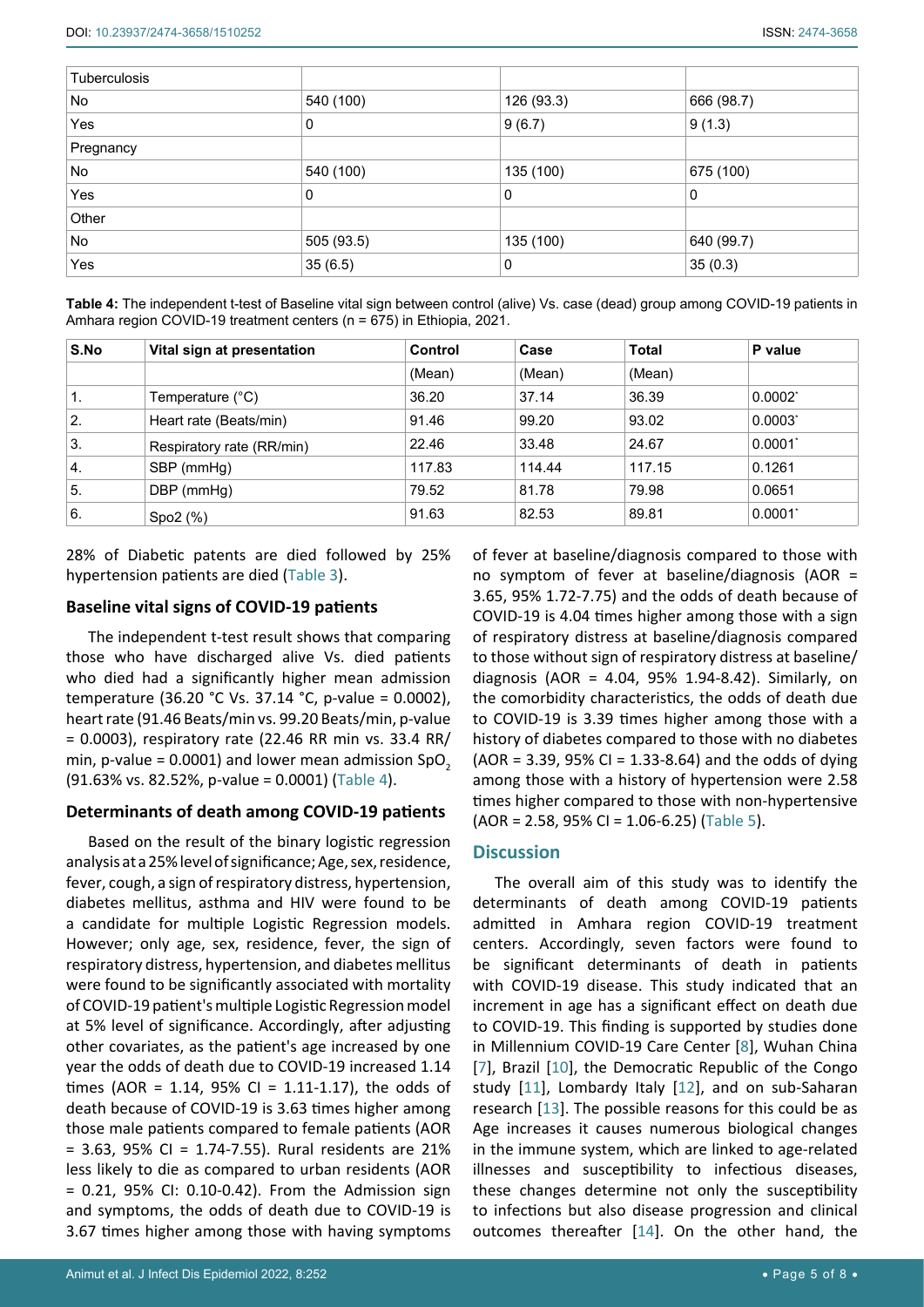**Table 5:** Results for the final multi-variable binary logistic regression model among COVID-19 patients in Amhara region COVID-19 treatment centers (n = 675) in Ethiopia, 2021.

| Variable                           | Category  | <b>Outcome</b> |            | <b>Bi variable</b>  | Multi variable<br>analysis      |
|------------------------------------|-----------|----------------|------------|---------------------|---------------------------------|
|                                    |           | Control        | Case       | <b>COR</b>          | <b>AOR</b>                      |
|                                    |           | No (%)         | No (%)     | (95% CI)            | (95% CI)                        |
| Socio demographic variables        |           |                |            |                     |                                 |
| Age                                |           |                |            | $1.13(1.11-1.15)$   | $1.14$ $(1.11 - 1.17)^{*}$      |
| Sex                                | Male      | 290 (53.7)     | 99 (73.6)  | 2.37 (1.56-3.59)    | $3.63$ (1.74-7.55) <sup>*</sup> |
|                                    | Female    | 250 (46.3)     | 36(26.7)   | $\mathbf{1}$        | 1                               |
| Residence                          | Urban     | 307 (56.9)     | 104 (77.0) | $\mathbf{1}$        | 1                               |
|                                    | Rural     | 233 (43.1)     | 31(22.9)   | $0.39(0.25-0.60)$   | $0.21$ (0.10-0.42) <sup>*</sup> |
| <b>Admission sign and symptoms</b> |           |                |            |                     |                                 |
| Fever                              | Yes       | 285 (52.8)     | 104(77.1)  | $3.00(1.94 - 4.63)$ | $3.65$ $(1.72 - 7.75)^{*}$      |
|                                    | <b>No</b> | 255 (47.2)     | 31(22.9)   | $\mathbf 1$         | 1                               |
| Cough                              | Yes       | 356 (65.9)     | 108 (80.0) | 2.02 (1.30-3.26)    | 1.05 (0.47-2.33)                |
|                                    | <b>No</b> | 184 (34.1)     | 27(20.0)   | $\mathbf{1}$        | $\mathbf{1}$                    |
| Throat pain                        | Yes       | 115(21.7)      | 38 (28.2)  | 1.44 (0.94-2.22)    | 2.07 (0.90-4.73)                |
|                                    | <b>No</b> | 425 (78.3)     | 97 (71.8)  | $\mathbf{1}$        | 1                               |
| Sign of Respiratory distress       | Yes       | 79 (24.6)      | 76 (56.3)  | 7.51 (4.96-11.38)   | 4.04 (1.94-8.42)*               |
|                                    | <b>No</b> | 461 (85.4)     | 59 (43.7)  | $\mathbf{1}$        | 1                               |
| <b>Pre-existing comorbidity</b>    |           |                |            |                     |                                 |
| Hypertension                       | Yes       | 33(6.1)        | 34(25.2)   | 5.17 (3.06-8.73)    | 2.58 (1.06-6.25)*               |
|                                    | No        | 507 (93.9)     | 101 (74.8) | 1                   | 1                               |
| Diabetes mellitus                  | Yes       | 32(5.9)        | 38 (28.2)  | 6.21 (3.70-10.43)   | $3.39(1.33 - 8.64)^{*}$         |
|                                    | <b>No</b> | 508 (94.1)     | 97(71.8)   | $\mathbf{1}$        | $\mathbf{1}$                    |
| Asthma                             | Yes       | 20(3.7)        | 15(21.1)   | $3.24(1.61-6.53)$   | 2.60 (0.88-7.65)                |
|                                    | <b>No</b> | 520 (96.3)     | 120 (88.9) | $\mathbf{1}$        | 1                               |
| <b>HIV</b>                         | Yes       | 33(6.1)        | 17(12.6)   | 2.21 (1.19-4.10)    | 1.06 (0.35-3.20)                |
|                                    | No        | 507 (93.9)     | 118 (87.4) | $\mathbf 1$         | 1                               |

response to therapeutics and the immune response is influenced by age-related changes within the immune system. Therefore, a better understanding of the pathophysiology of aging and the immune response will not only help understand age-related diseases but also guide targeted management strategies for deadly infectious diseases like COVID-19 [\[14](#page-7-10)]. Furthermore, the study also showed that males had a significantly higher chance of death. This finding is in line with studies done in the Democratic Republic of the Congo study [[11](#page-7-7)], Lombardy Italy [[12](#page-7-8)], and sub-Saharan research [\[13](#page-7-9)]. The possible reason for this finding is sex differences in immune responses, hormones, genes, there are also psychological, social, and behavioral components that influence COVID-19 progression. Compared with women, men tend to engage in more high-risk behaviors that generate the potential for contracting COVID-19, Men also tend to have lower rates than women of hand washing, social distancing, wearing masks, and effectively and proactively seeking medical help [\[15](#page-7-15),[16](#page-7-16)]. Unexpectedly, a study revealed that rural residents are 79% less likely to die as compared to urban residents. This finding contradicts studies conducted in the united states [\[17](#page-7-11)] and South Carolina [[18\]](#page-7-12). The possible reason for this could be rural residents are not seeking health centers due to multiple barriers such as lack of health care resources (E.g. transportation, health insurance, 26 providers, and facilities), geographic distance, and lower socioeconomic status and also they are not able to test COVID-19 virus and also Compared with urban residents, urban residents have higher rates of morbidity and mortality from various diseases with their sedentary way of life [[19](#page-7-13)]. The present study also revealed that clinical signs and symptoms, such as fever and signs of respiratory distress were significantly associated with the death. This finding is in line with studies done in Democratic Republic of the Congo study [[11](#page-7-7)], Lombardy Italy [[12](#page-7-8)]. Therefore, Patients with fever and sign of respiratory distress tended to have increased rates of pulmonary embolism and coagulopathy. This is in keeping with the observation of increased prevalence of pulmonary embolism amongst COVID-19 patients seen in Europe [[20](#page-7-14)]. In other way, a compromised immunity due to different causes the immune system unable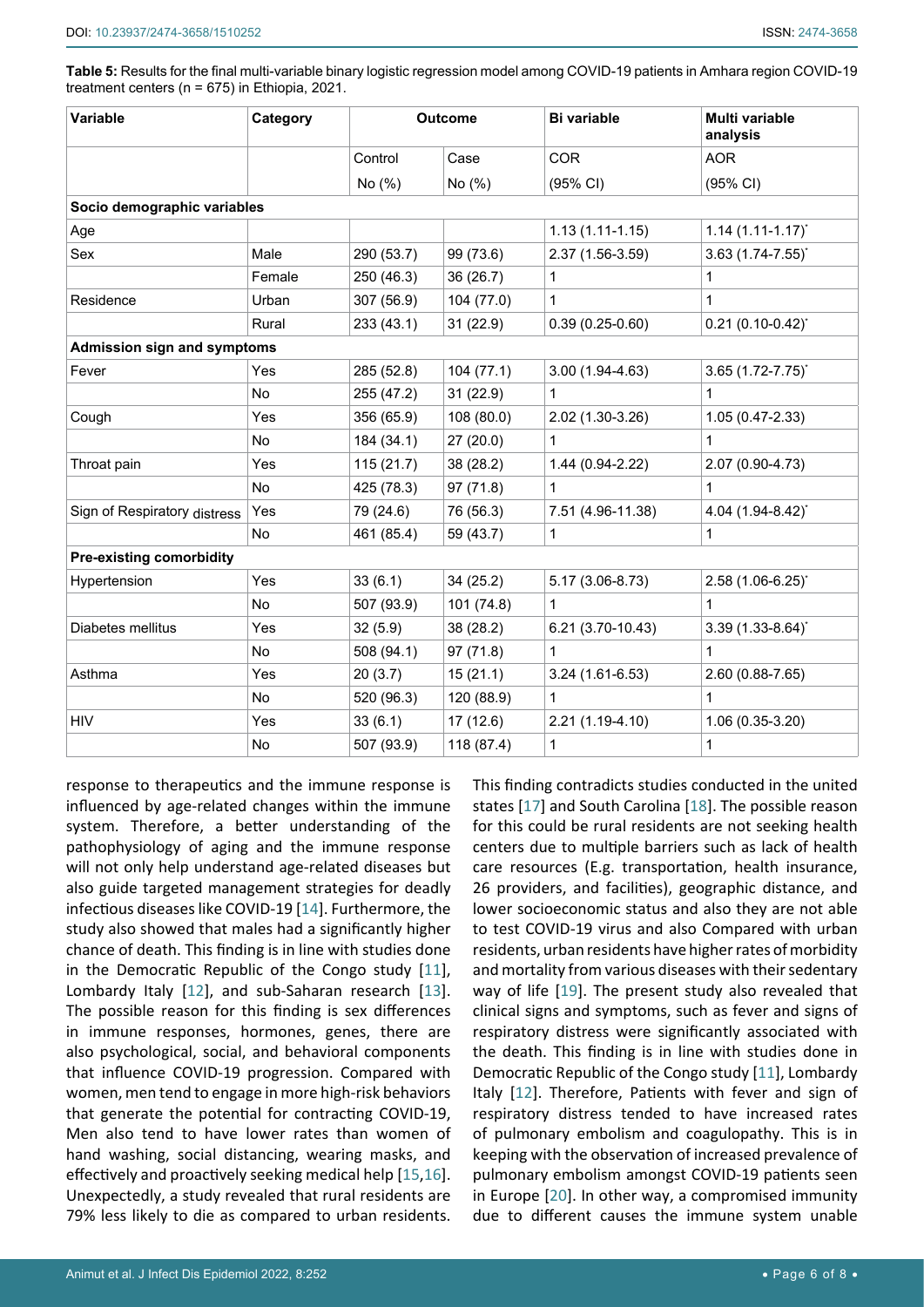to mount the ordinary reactions to threats like fever which leads the person to have a higher risk of serious infection and Shortness of breathing is a manifestation of decreased lung function and is considered as a sign of a life-threatening condition. Patients with persistent shortness of breath complaint are those with such lower lung reserve, functional or anatomical cause, that makes them vulnerable to a virus like COVID-19 and are unable to cope with the stress leading to a bad prognosis [[21](#page-7-17)].

Being diabetic was found to be an important predictor of disease outcome. The odds of death due to COVID-19 are 3.39 times higher among those with a history of diabetes compared to those with no diabetes. The result also seems to be the case in others' setup as it is reported that having diabetes mellitus is associated with studies conducted in Millennium COVID-19 Care Center [\[8\]](#page-7-4), Wuhan China [\[7\]](#page-7-3), Brazil [[10](#page-7-6)], the Democratic Republic of the Congo study [[11](#page-7-7)] and Lombardy Italy [[12](#page-7-8)]. Although the pathophysiology involved in this comorbidity remains unexplained, several hypotheses have been suggested. Blood glucose level is suggested to play an essential role in the pathogenesis of infectious diseases. The immune system of diabetes patients might be altered by the abnormal blood glucose level, resulting in dysregulation and reduced responses of immune components. Consequently, these patients are susceptible to SARS-CoV-2 and various other types of bacteria [[21](#page-7-17)]. Especially if poorly controlled, is known to lead to compromised immunity that decreases the body's ability to fight off any infection including viral infections like COVID-19. Also, the chances of having and/or developing another chronic illness are higher than non-diabetic individuals. This results in any diabetic patient being 27 vulnerable to develop symptomatic infection and complications from any infectious disease that could result in worse disease prognosis [[22](#page-7-18)].

The findings of this study showed that hypertension had a statistically significant association with death due to COVID-19. The result was in line with studies conducted in Wuhan China [[7](#page-7-3)], the Democratic Republic of the Congo study [[11](#page-7-7)], and Lombardy Italy [[12](#page-7-8)]. This might be linked to, hypertension being treated with ACE inhibitors and ARBs, which results in up-regulation of ACE2 and SARS-CoV-2 binds to their target cells through ACE2. Consequently, the increased expression of ACE2 in hypertension patients, receiving ACE inhibitors would facilitate infection with COVID-19 and decrease blood flow to the brain, which results in oxygen deficiency and also, the chances of having and/or developing other chronic illnesses [[23](#page-7-19)]. Thus, chronically hypertensive patients often have target organ damage that increases susceptibility for SARS-CoV-2 and elevates the risk of unfavorable outcomes in COVID-19 patients [[20\]](#page-7-14).

## **Conclusion**

Finally, the study revealed that the death of COVID-19 patients was determined by the following

socio-demographic factors such as age increments, male sex, having a fever, and a sign of respiratory distress at admission was also significantly affected the outcome of COVID-19 patients. Rural residents are a preventative factor for determinants of death in COVID-19 patients. Furthermore having comorbidity of diabetic Mellitus and hypertension were found to be significant determinants of death in COVID-19 patients. Based on the findings what the study revealed the following recommendations were given to concerned stakeholders. A special care plan for a patient having comorbidity of hypertension and diabetic Mellitus might be formulated and implemented by the Federal ministry of health. In addition, it is advised for health professionals to give more careful follow-up for aged, male, diabetic, and hypertensive COVID-19 patients. Finally, I recommend to researchers to do strong study designs like prospective study designs.

## **Acknowledgement**

To begin with, we are grateful to Bahir Dar University College of medicine and health sciences Department of Epidemiology and Biostatistics for their co-operation in the writing process of informed letter assigning the required supervisor and fulfillment of all required materials.

Finally, we would like to thank Supervisors on COVID-19 treatment centers and Data collectors for help me on giving necessary and relevant information by scarifying there time in order to provide information relevant and critical for my study.

#### **Author Contributions**

ZA conceived of the study and oversaw the study. ZA, MB, AB, TN, SF, and AM designed the study. AM, SF, and ZA prepared the data and performed the statistical analysis. ZA conducted a background literature review and drafted the manuscript. ZA, MB, AB, TN, SF, and AM interpreted the results, critically reviewed and edited the manuscript, approved the final version, and agreed to be accountable for all aspects of the work.

#### **Funding Statement**

This work was supported by Bahir Dar University grant number (2500ETB). This research received no specific grant from any funding agency in the public, commercial or not-for-profit sectors.

## **Competing Interest's Statement**

The author reports no conflicts of interest in this work.

#### **References**

- <span id="page-6-0"></span>1. [Cascella M, Rajnik M, Cuomo A, Dulebohn SC, Di Napoli](https://www.ncbi.nlm.nih.gov/books/NBK554776/)  [R \(2020\) Features, evaluation and treatment coronavirus](https://www.ncbi.nlm.nih.gov/books/NBK554776/)  [\(COVID-19\). Statpearls.](https://www.ncbi.nlm.nih.gov/books/NBK554776/)
- <span id="page-6-1"></span>2. [Chang MC, Seo WS, Park D, Hur J \(2020\) Analysis of](https://pubmed.ncbi.nlm.nih.gov/32466523/)